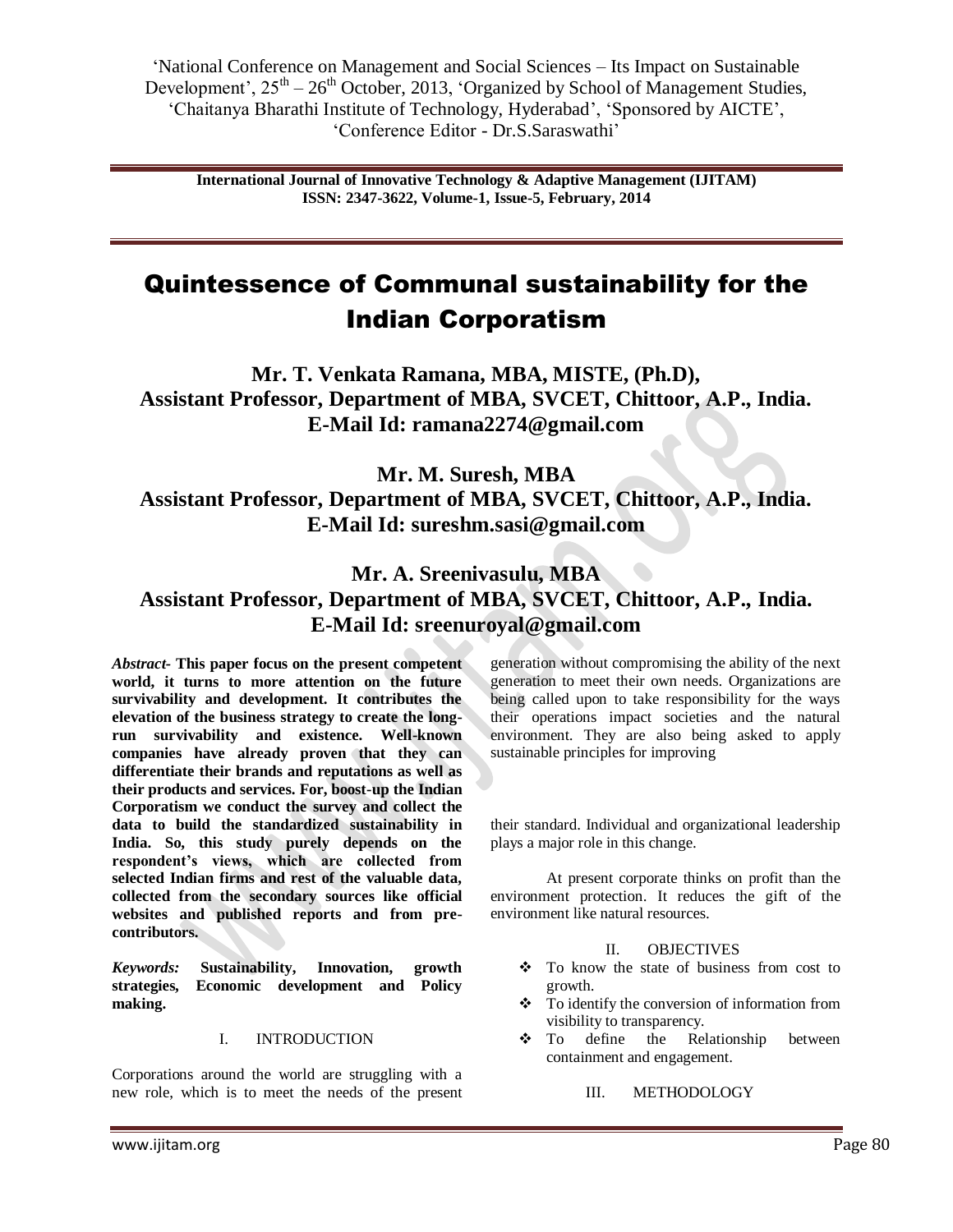"National Conference on Management and Social Sciences – Its Impact on Sustainable Development',  $25<sup>th</sup> - 26<sup>th</sup>$  October, 2013, 'Organized by School of Management Studies, "Chaitanya Bharathi Institute of Technology, Hyderabad", "Sponsored by AICTE", "Conference Editor - Dr.S.Saraswathi"

## **International Journal of Innovative Technology & Adaptive Management (IJITAM) ISSN: 2347-3622, Volume-1, Issue-5, February, 2014**

The article has been written on the basis of both primary and secondary data. Primary data is collected from the various firms in India through interview method and secondary data was collected from published books, journals, research papers, and official statistical documents.

# IV. ANALYSIS AND INTERPRETATION

Sustainability has received a great deal of attention from the media and the business community for a number of years. Yet there are still those that believe that sustainability is more of a public relations play than an issue with real implications for business performance. Many executives we know want to learn more about sustainability"s relevance to their companies before making significant sustainability investments.

### *A. Sustainability and the business*

In our experience, a critical success factor in aligning sustainability and business strategies is gaining commitment from the highest levels of leadership. Out of 48 respondents, all but three reported that their sustainability priorities were at least partially aligned with their organizations' business priorities. However, a number of respondents qualified their responses with the observation that alignment was an ongoing process that occurred at different rates in different areas of the business. This reinforces the point that sustainability, at bottom, must be highly tailored to each sector and, indeed, to each individual company in order to serve as a springboard for practical action.

|  | Table 1. Primary owner of sustainability efforts |  |  |  |
|--|--------------------------------------------------|--|--|--|

| Chief Financial Officer                  | 2%  |
|------------------------------------------|-----|
| Head of Corporate Strategy               | 0%  |
| Head of Environmental Health &<br>Safetv | 6%  |
| Board of directors                       | 4%  |
| Chief Operations Officer                 | 6%  |
| Head of Marketing                        | 0%  |
| General Counsel                          | 0%  |
| Other                                    | 91% |
|                                          |     |

Note: Percentages do not add up to 100 percent as many respondents indicated more than one answer.

Table 2. Constituents most affected by sustainability efforts

|                                             | <b>Overall</b> | <b>Automotive</b> | <b>Consumer</b><br>products | <b>Process and</b><br>industrial | <b>Technology</b> | <b>Telecommunications</b> |
|---------------------------------------------|----------------|-------------------|-----------------------------|----------------------------------|-------------------|---------------------------|
| Chief Financial<br>Officer                  | 32%            | 25%               | 27%                         | 36%                              | 27%               | 50%                       |
| Head of Corporate<br>Strategy               | 30%            | 38%               | 45%                         | 29%                              | 9%                | 25%                       |
| Head of<br>Environmental<br>Health & Safety | 34%            | 38%               | 55%                         | 43%                              | 9%                | 25%                       |
| Board of directors                          | 23%            | 38%               | 27%                         | 29%                              | 9%                | 0%                        |
| Chief Operations<br>Officer                 | 43%            | 38%               | 64%                         | 43%                              | 36%               | 50%                       |
| Head of<br>Marketing                        | 51%            | 38%               | 73%                         | 50%                              | 36%               | 75%                       |
| General Counsel                             | 19%            | 38%               | 27%                         | 21%                              | 0%                | 0%                        |
| Other                                       | 49%            | 38%               | 55%                         | 50%                              | 36%               | 75%                       |

Note: Percentages do not add up to 100 percent as many respondents indicated more than one answer.

Finally, respondents identified a wide range of ways that sustainability was enabled at their companies (Table 3).

#### Table 3. Enablers of sustainability within the organization

| Budget                                                            | 68% |
|-------------------------------------------------------------------|-----|
| Dedicated staff                                                   | 64% |
| Ability to focus on strategic instead of financial considerations | 62% |
| Technology                                                        | 79% |
| Business model transformation                                     | 43% |
| Access to internal stakeholders                                   | 79% |
| Ability to focus on long-term instead of short-term earnings      | 57% |
| Other                                                             | 21% |

Note: Percentages do not add up to 100 percent as many respondents indicated more than one answer.

#### *B. Sustainability and innovation*

A cross-industry view Respondents reported pursuing a variety of innovations in their products, processes, and business models in order to increase the sustainability of their businesses. With respect to product innovation, 25 percent of all respondents mentioned that they were pursuing efforts to make their products more efficient. These innovations were mostly concerned with reducing the products' energy use: For instance, one respondent from a telecommunications company described an effort to improve cell phone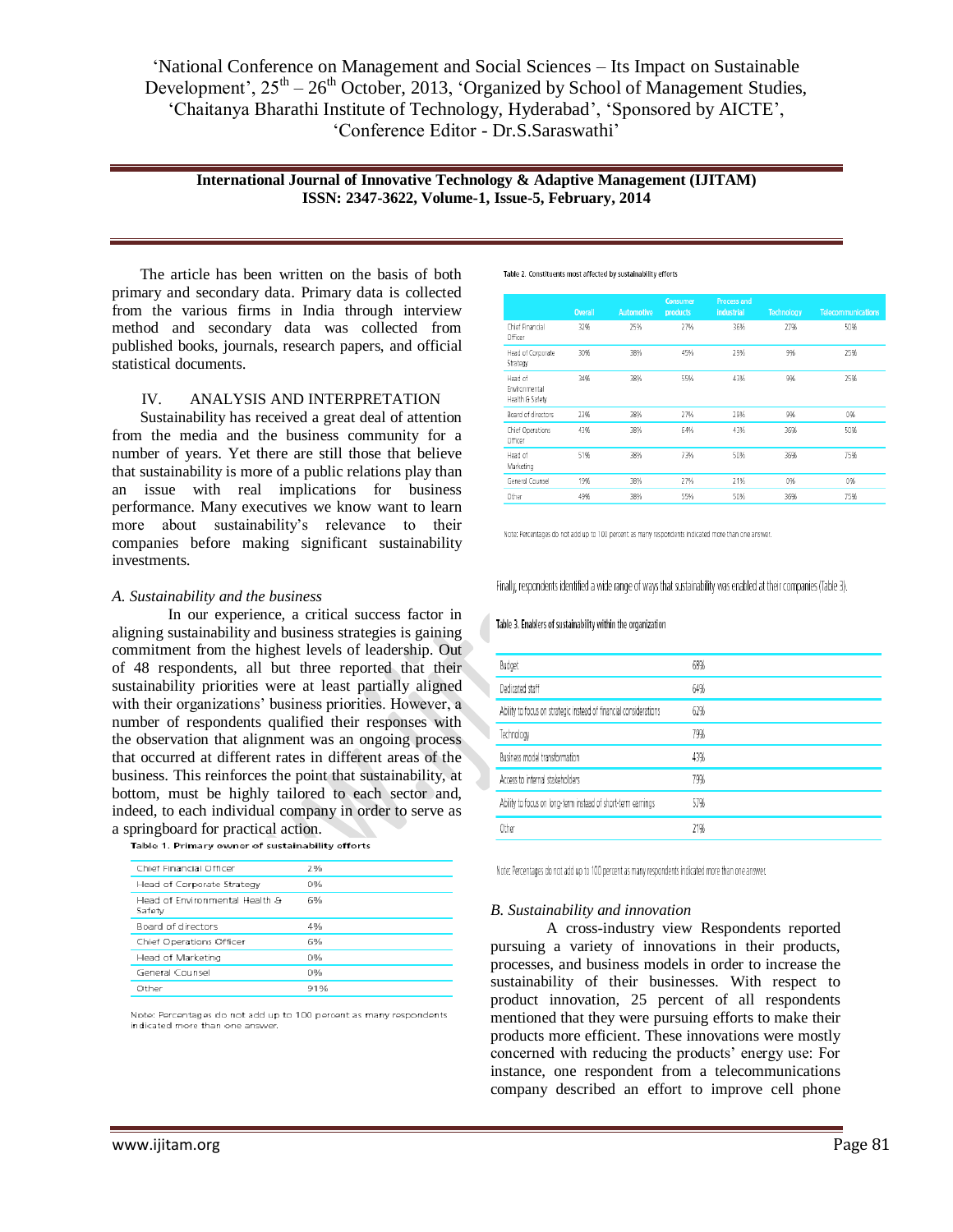"National Conference on Management and Social Sciences – Its Impact on Sustainable Development',  $25<sup>th</sup> - 26<sup>th</sup>$  October, 2013, 'Organized by School of Management Studies, "Chaitanya Bharathi Institute of Technology, Hyderabad", "Sponsored by AICTE", "Conference Editor - Dr.S.Saraswathi"

**International Journal of Innovative Technology & Adaptive Management (IJITAM) ISSN: 2347-3622, Volume-1, Issue-5, February, 2014**

display technology that would enhance visibility at the same time as increasing battery life. In addition, 23 percent of respondents mentioned innovations around creating entirely new lines of green products to meet sustainability demands.

# *C. Sustainability and the ARRA*

Overall, our respondents were only moderately familiar with the sustainability incentives offered by the ARRA. Respondents rated their own familiarity with these incentives at an average of 5.29 on a 10-point scale (Table 4). For the most part, industry segments did not differ widely from each other, with the exception of the automotive industry average of 6.38 and the technology industry average of 3.91. Many respondents believed that the ARRA"s business and tax incentives related to sustainability would benefit them only indirectly. Thirty-eight percent of respondents were either unsure about or did not plan on pursuing any sustainability-related stimulus bill incentives; fully 69 percent of respondents reported that they had not sought tax credits or incentives from the stimulus plan. On the other hand, 31 percent of respondents believed that they would benefit indirectly from the ARRA's sustainability incentives in the form of higher sales from customers who are directly applying for incentives.

Many respondents that had already sought incentives had done so via energy incentives and tax credits, mainly in the form of renewable and alternative energy. Thirty eight percent of respondents, for example, had pursued or planned to pursue the ARRA's energy R&D grants. This is consistent with the importance respondents placed on energy efficiency as a primary environmental issue affecting their businesses (Table 5). Respondents" views of the ARRA itself ranged from neutral to positive, with 71 percent of respondents reporting that they saw no downside to ARRA participation and use of the stimulus bill. Those who did foresee a downside mostly cited public perception and/or the challenges of dealing with government bureaucracy. Many respondents did note that the bill did not address, or lacked components that would address, specific issues related to their own industry.

Table 4. Respondents' familiarity with ARRA's sustainability incentives

| Overall                | 5.20 |
|------------------------|------|
| Automotive             | 6.38 |
| Consumer products      | 4.95 |
| Process and industrial | 5.57 |
| Technology             | 3.91 |
| Telecommunications     | 475  |

Average familiarity on a 10-point scale,  $1 =$  not at all familiar,  $10 =$ very familiar

Table 5. Importance of primary environmental issues on the business

|                    | Overall | Automotive | <b>Consumer</b><br><b>products</b> | <b>Process and</b><br><b>industrial</b> | <b>Technology</b> | <b>Telecommunications</b> |
|--------------------|---------|------------|------------------------------------|-----------------------------------------|-------------------|---------------------------|
| Alternative energy | 6.91    | 6.50       | 6.82                               | 7.08                                    | 6.64              | 7.75                      |
| Energy efficiency  | 8.93    | 9.13       | 8.64                               | 8.92                                    | 9.00              | 9.25                      |
| Water              | 5.91    | 4.13       | 7.27                               | 6.92                                    | 5.36              | 4.25                      |
| Land and soil      | 4.35    | 3.00       | 4.82                               | 5.46                                    | 3.36              | 4.00                      |
| Green building     | 6.35    | 7.00       | 5.55                               | 5.62                                    | 6.82              | 7.75                      |
| Transportation     | 7.00    | 7.63       | 7.45                               | 6.46                                    | 6.91              | 6.75                      |

Average rated importance on a 10-point scale, 1 = not at all important, 10 = very important

## *D. Sustainability and the future*

As a group, respondents' top concerns and challenges for the immediate future were related to the current state of the economy (40 percent) and pending environmental legislation (27 percent). Many respondents noted that the recent economic crisis has greatly affected the ability of their companies to spend on sustainability efforts. Finally, most of the respondents expected their companies' value propositions to remain unchanged in five to 10 years from a sustainability standpoint, mainly because they believed that sustainability was already integrated into their value propositions. This suggests that respondents see sustainability as a tool to be used in the pursuit of their existing strategy, not as a paradigm shift that would require wholesale re-invention of their businesses.

## V. RECCOMENDATIONS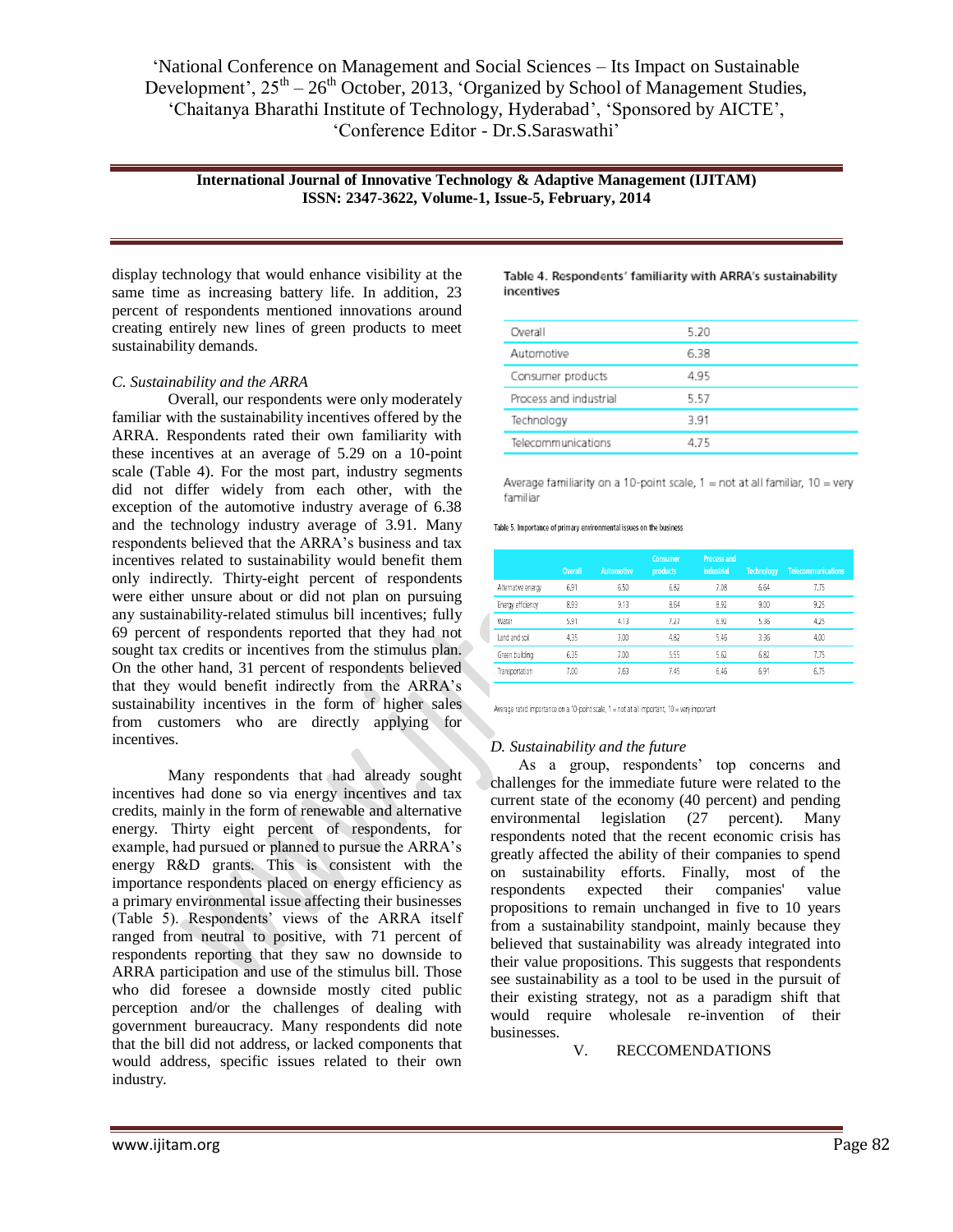"National Conference on Management and Social Sciences – Its Impact on Sustainable Development',  $25<sup>th</sup> - 26<sup>th</sup>$  October, 2013, 'Organized by School of Management Studies, 'Chaitanya Bharathi Institute of Technology, Hyderabad', 'Sponsored by AICTE', "Conference Editor - Dr.S.Saraswathi"

**International Journal of Innovative Technology & Adaptive Management (IJITAM) ISSN: 2347-3622, Volume-1, Issue-5, February, 2014**

- A high-level of consensus on the concept of the "triple bottom line "masks considerable variation in how companies define sustainability for practical business purposes, driven by the specific needs of each business and industry. However, one key question is whether there needs to be some marketplace consensus in the definition of sustainability to anticipate sustainability trends among stakeholders and to drive the infrastructural requirements and priorities needed to support companies in addressing sustainability beyond their four walls.
- $\div$  We believe that companies can help themselves by broadening their view of sustainability to include the communities and markets in which they do business. However, as the concept of "Social License to Operate" becomes more important, attention to social sustainability issues may increasingly help organizations in their efforts to establish or maintain such a "License" in their target communities and markets as a large part of their efforts to pursue competitive advantage.
- $\div$  Our experience suggests that as a company becomes more mature with regard to sustainability, the perceived and actual impact of sustainability will spread to a greater number of roles.
- Unsurprisingly to us, most respondents indicated that their companies focused their sustainability innovations on a variety of opportunities related to reducing operational costs, especially with regard to business processes. This suggests that these companies are still measuring sustainability investments based on traditional ROI metrics related to cost, asset utilization, and similar measures.
- $\cdot \cdot$  In our experience, the difficulty of measuring and reaping a quantitative ROI in areas related to social sustainability has encouraged companies to preferentially pursue environmental

sustainability efforts, for which there is more consensus regarding measurement and a greater possibility of delivering an immediate monetary benefit.

- $\cdot \cdot$  Innovation will also not be limited to products or services, as we believe that today's business models are not adequate to effectively address sustainability. Transformational business model innovation will be required to take full advantage of sustainability in the marketplace.
- Our experience also supports respondents' contention that educating the workforce on sustainability efforts can be one of the most difficult aspects of process change. We encourage companies to approach change management around sustainability processes in the same way as they would any other significant strategic change. We believe that two factors may underlie respondents' perception that they derived little direct benefit from the ARRA's sustainability incentives. First, most ARRA incentives around sustainability wee targeted at smaller businesses rather than the larger companies that were interviewed for this survey. Many were offered in the form of grants, which, because of the typically labor-intensive application process that grants entail, may have been less appealing to larger companies than a credit applied to income tax might have been.
- The second factor driving participants' perception of the ARRA"s lack of relevance, however, may be simply a lack of communication. Our experience suggests that sustainability directors and tax departments often do not collaborate effectively; executives in charge of sustainability may remain unaware of sustainability-related tax breaks, and tax leaders may not be informed of sustainability-related plans until after it is too late to optimize incentives. It is our view that, to capture taxsaving opportunities and appropriately address regulatory and legal requirements, companies must maintain processes for effective